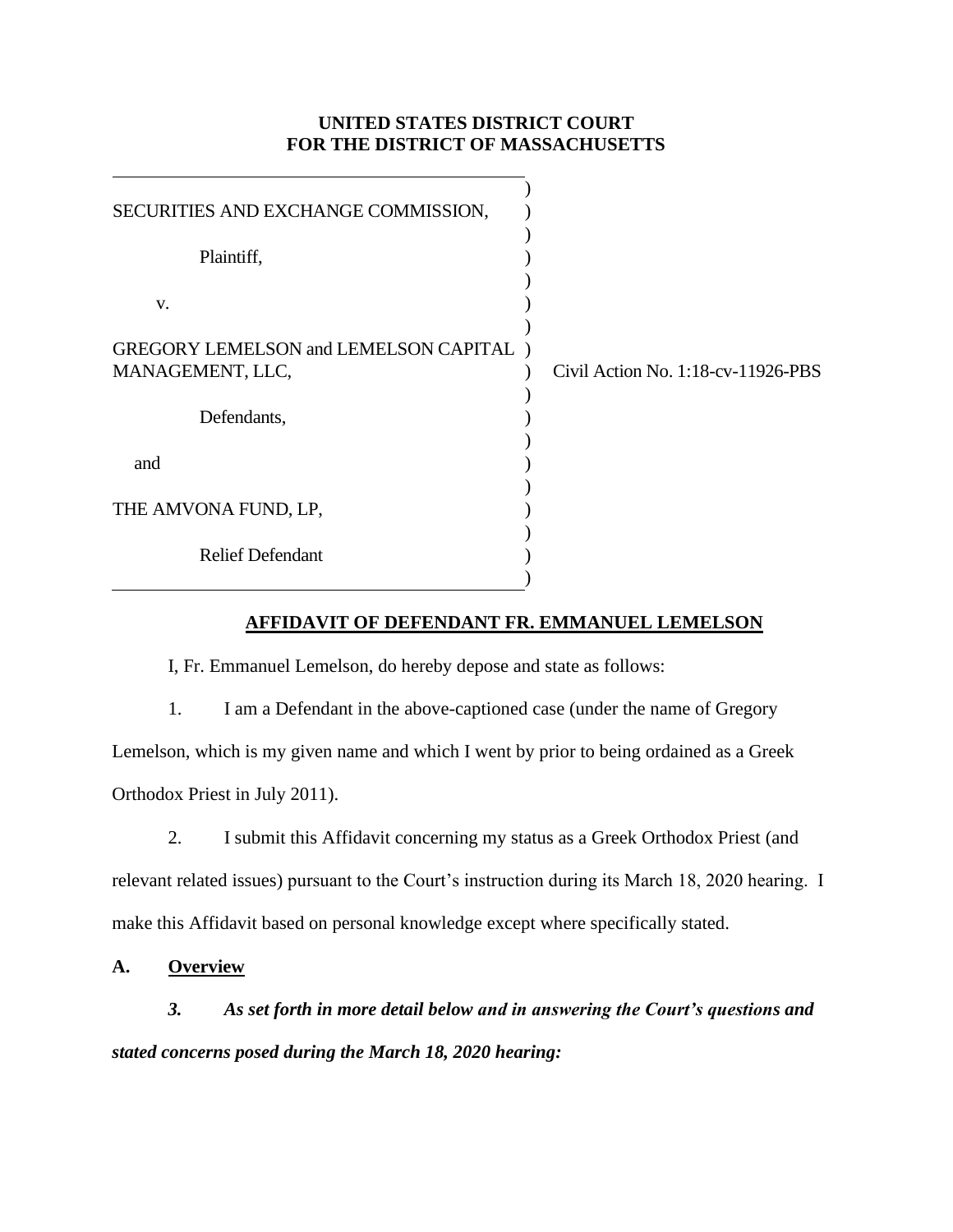- *a. I am a Greek Orthodox Priest, having, among other things, (i) graduated with a Master of Divinity Degree from the Holy Cross Greek Orthodox School of Theology in Brookline, Massachusetts in 2003, (ii) been ordained as a Greek Orthodox Priest by the (now) Greek Orthodox Archbishop of America at the Chapel at Holy Cross Greek Orthodox School of Theology in July 2011; and (iii) served as a Greek Orthodox Priest in many Greek Orthodox churches both in the United States and abroad over the past eightplus years***.**
- *b. Fr. Ted Barbas made knowingly false and defamatory statements about my religious affiliation to the SEC, which followed similarly false and defamatory statements he made about me over a four- and one-half-year period to both the media and others within the Greek Orthodox Church.*
- *c. My counsel's demand letter to Fr. Barbas contained nine factually accurate statements about my religious affiliation, all of which I firmly believe were known to Fr. Barbas, for the purpose of seeking to end Fr. Barbas' fourand one-half-year campaign of spreading false and defamatory statements about me, while trying to avoid litigation.*

# **B. My Background as it Concerns My Greek Orthodox Priesthood**

4. I have spent the bulk of my life in service of the Greek Orthodox Church—*both* 

before and after I became ordained as a Greek Orthodox Priest in July 2011.<sup>1</sup> By way of

relevant background to help answer the questions the Court posed on March 18, 2020:

5. I am half-Greek on my mother's side. My mother's uncle was the Greek

Orthodox Archbishop of Crete, Greece's largest island. From ages six to twenty-two, I

alternated living between Greece and the United States.

6. In or about 1980, I was baptized in a Greek Orthodox Church in Phoenix,

Arizona.

7. From 1992-1999, I was a parishioner at St. Demetrios Greek Orthodox Church in Seattle, Washington.

<sup>&</sup>lt;sup>1</sup> My work for the Greek Orthodox Church has been voluntarily. I have never asked for or been offered a salary from the Church. Conversely, my contributions to the Greek Orthodox Church between 1999 and 2019 exceeded \$1,000,000.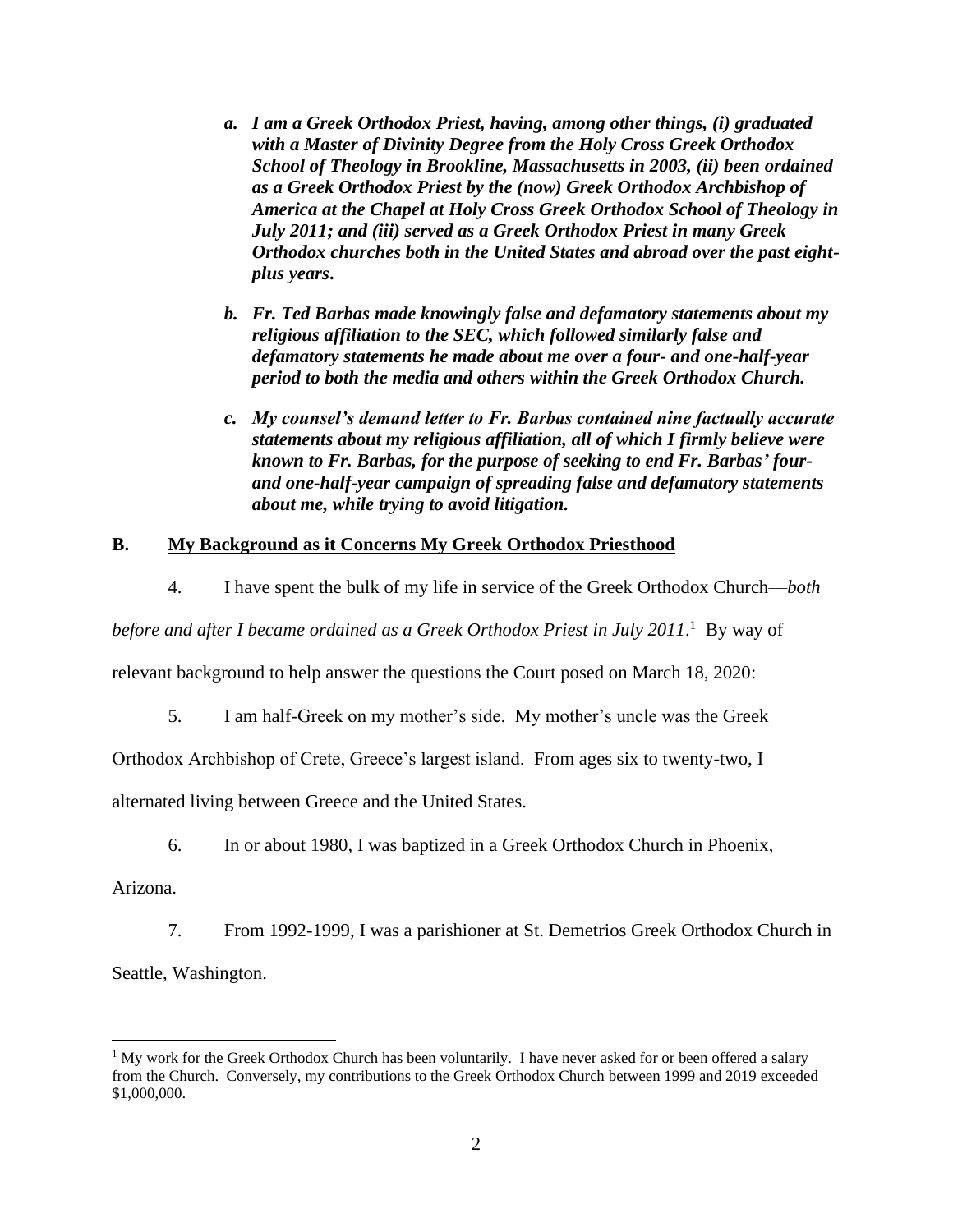8. In 1999, I graduated from Seattle University, a Jesuit school, with a Bachelor of Arts in Theology and Religious Studies.

9. In that same year, I moved to Massachusetts and entered the Greek Orthodox Seminary; specifically, Holy Cross Greek Orthodox School of Theology in Brookline, Massachusetts, which is under the direct jurisdiction of the Greek Orthodox Archdiocese of America. In order to enter the Greek Orthodox Seminary, I needed to satisfy (which I did) the following requirements: (i) provide a copy of my baptismal certificate from the Greek Orthodox Church; (ii) provide a letter of recommendation from the parish priest at the Greek Orthodox Church which I attended (in this case, Fr. John Angelis of St. Demetrios in Seattle); and (iii) obtain the blessing of the Greek Orthodox Bishop of my diocese (in this case, Metropolitan (a title given to a senior bishop) Anthony, the primate (presiding bishop) of the Greek Orthodox Metropolis of San Francisco).

10. In 2000, I met my future wife, Anjeza, who was a student at Hellenic College in Brookline, Massachusetts. In 2002, Anjeza and I became engaged. At the direction of Fr. Barbas, as is required of all couples to be married in the Greek Orthodox Metropolis of Boston, Anjeza and I participated in pre-marriage counseling. Fr. Barbas directed us to the program and provided all the materials (which he reviewed with us personally), and which cleared the way for us to get married in the Greek Orthodox Church, and more specifically, the Greek Orthodox Metropolis of Boston. Metropolitan Methodios, the primate of the Greek Orthodox Metropolis of Boston and currently Fr. Barbas' direct superior, signed the Certificate of Attendance. A true and accurate copy of the Certificate of Attendance is attached hereto as Exhibit A.

11. Between 2002-2004, I was assigned to the Greek Orthodox Church of Taxiarches in Watertown, Massachusetts as part of my "field study" in the Greek Orthodox Seminary. The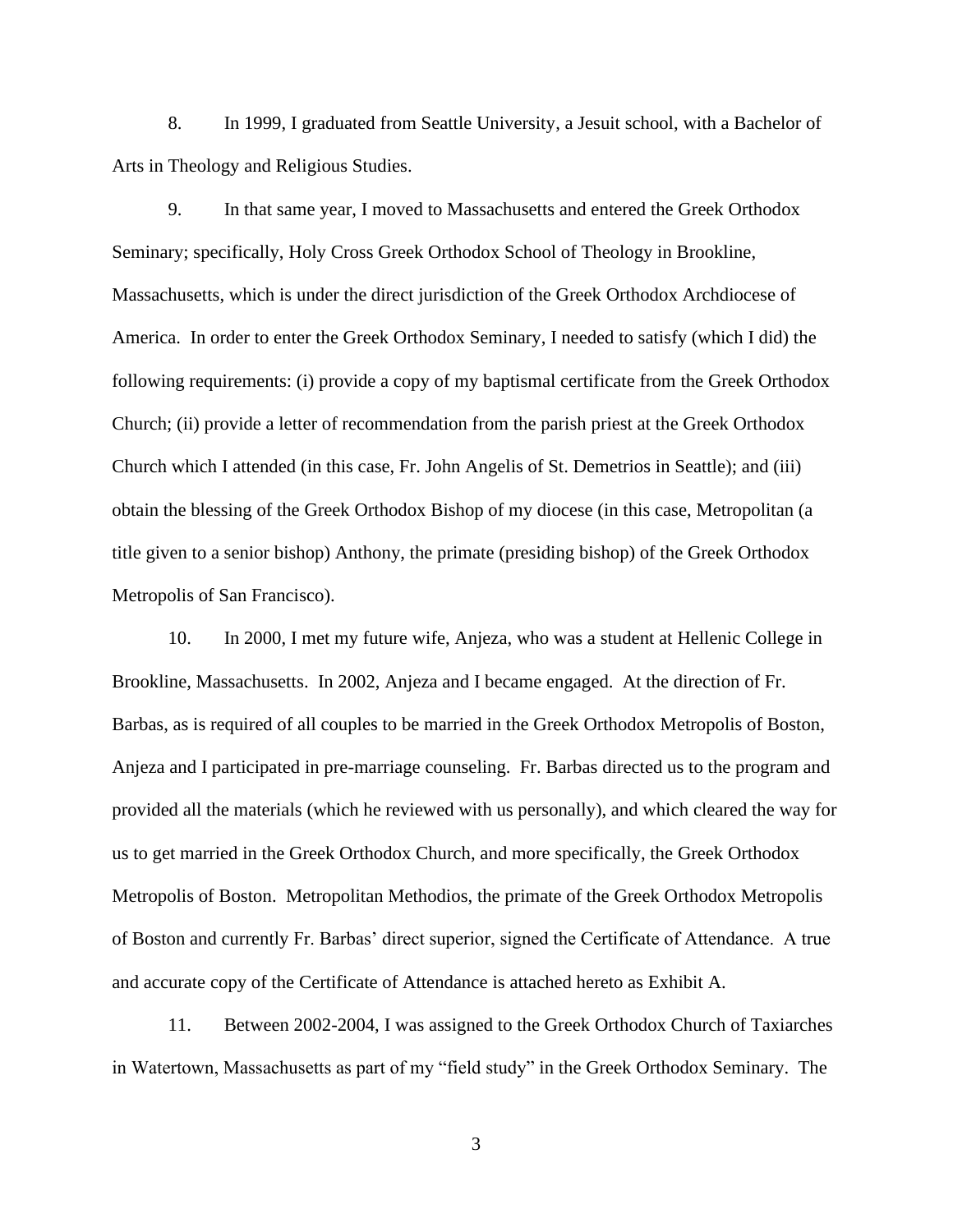presiding priest at the Greek Orthodox Church of Taxiarches was Fr. Emmanuel Metaxas. The assisting priest was Fr. Barbas. I served as a layperson, and occasionally chanter (one who chants responses and hymns in the services of the church), for nearly three years with both Fr. Metaxas and Fr. Barbas.

12. Meanwhile, in 2003, I completed and received a Master of Divinity Degree from the Holy Cross Greek Orthodox School of Theology. The Archbishop of the Greek Orthodox Archdiocese of America signed my diploma. The President and Dean of the seminary, both Greek Orthodox Priests, also signed the diploma. A true and accurate copy of my diploma is attached hereto as Exhibit B.

13. In 2004, Metropolitan Methodios, the primate of the Greek Orthodox Metropolis of Boston, during an in-person meeting, invited me to "submit [my] dossier" for ordination. Believing I was not yet ready, I respectfully declined.

14. On July 4, 2004, Anjeza and I were married at the chapel of Holy Cross, at the Greek Orthodox Seminary, under the direct jurisdiction of the Greek Orthodox Archdiocese of America and in the geographic region overseen by the Greek Orthodox Metropolis of Boston. Fr. Metaxas, a Greek Orthodox Priest and Fr. Barbas' direct superior at the time, as well as Bishop Ilia Katre, presided over our wedding. Our marriage certificate (a true and attached copy of which is attached hereto as Exhibit C) was signed by Metropolitan Methodios.

15. All four of our children were baptized in Greek Orthodox Churches (specifically in churches of the Greek Orthodox Metropolis of Boston), by Greek Orthodox Clergy, with Greek Orthodox godparents. Accordingly, all four children's baptismal certificates indicate that they are members of the Greek Orthodox Church, via their canonical baptisms.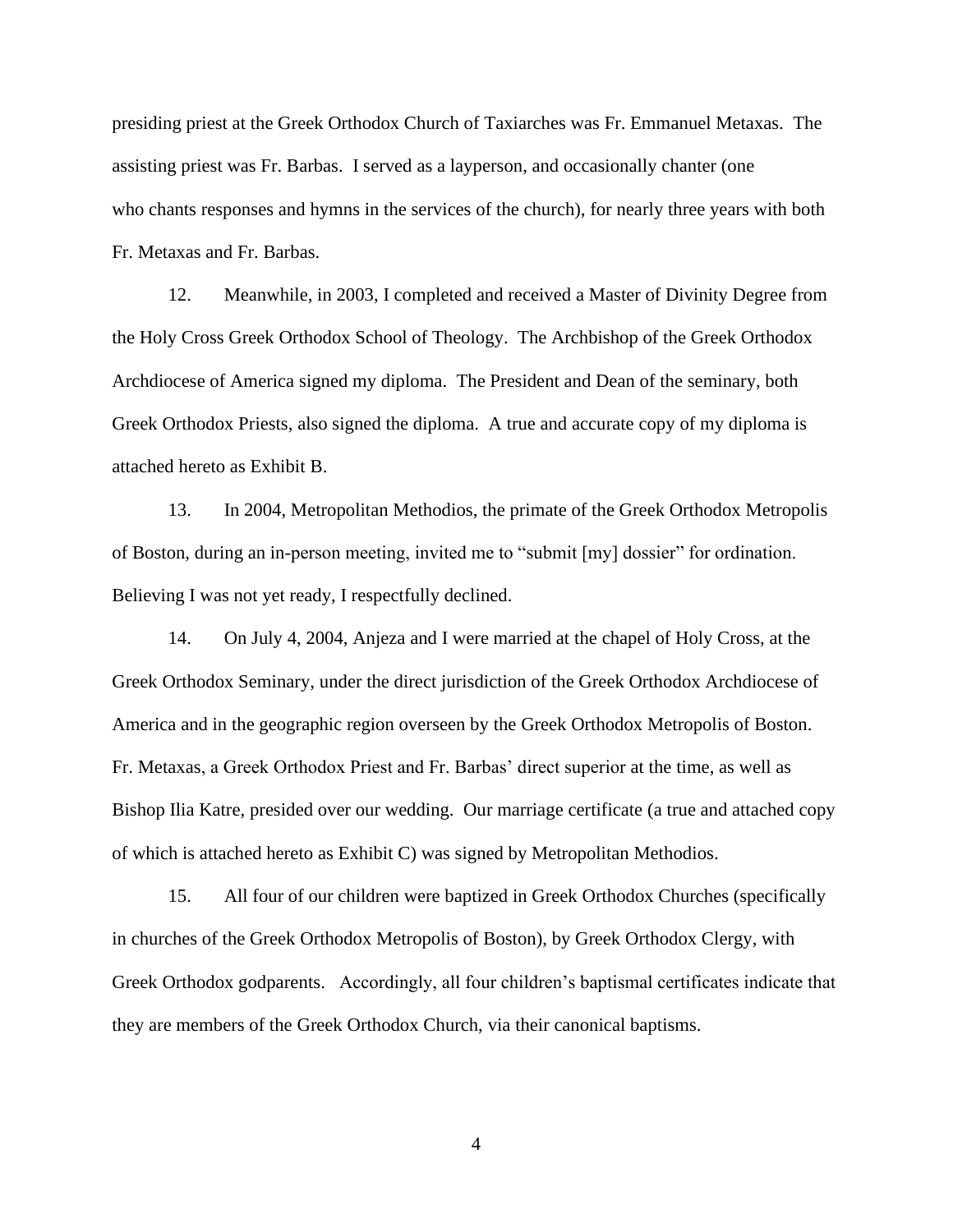16. From 2004-2011, I served as a layperson (and sometimes chanter) in the altar at both St. Nektarios Greek Orthodox Church in Roslindale, Massachusetts and St. Anargyroi Greek Orthodox Church in Marlborough, Massachusetts. During this time, I served alongside Fr. Barbas and Metropolitan Methodios on several occasions.

17. In 2011, I received a message that a hierarch of the Ecumenical Patriarchate, the highest ruling body within the Greek Orthodox Church (among other Orthodox Churches)<sup>2</sup> wished to come to Boston to ordain me. The Greek Orthodox Archdiocese, which includes the Greek Orthodox Metropolis of Boston, is under the direct jurisdiction of the Ecumenical Patriarchate.

18. In July 2011, I was ordained as a Greek Orthodox Deacon and then, the next day, as a **Greek Orthodox Priest**, at the Chapel at Holy Cross Greek Orthodox School of Theology.<sup>3</sup> My ordination took place with the express consent of both the (then) Greek Orthodox Archbishop of America, Demetrios, as well as Metropolitan Methodios of the Greek Orthodox Metropolis of Boston. I was ordained by Metropolitan Elpidophoros Lambriniadis, the (now) Greek Orthodox Archbishop of America. Many Greek Orthodox Priests, deacons and seminarians of the Metropolis of Boston attended the ordination. A true and accurate photograph from my ordination as a Greek Orthodox Priest is attached hereto as Exhibit  $D<sup>4</sup>$ .

19. Simultaneous with my ordination, Archbishop Lambriniadis assigned me temporarily to the Albanian Orthodox diocese, pending my transfer to the Greek Orthodox

<sup>2</sup> Historically, the term "Greek Orthodox" has been used to describe *all* Eastern Orthodox Churches in general, since "Greek" in "Greek Orthodox" can refer to the heritage of the Byzantine Empire. *See* [https://en.wikipedia.org/wiki/Greek\\_Orthodox\\_Church.](https://en.wikipedia.org/wiki/Greek_Orthodox_Church) The administrative Structure of the Ecumenical Patriarchate can be found here: [https://www.patriarchate.org/administrative-structure-of-the-ecumenical-patriarchate.](https://www.patriarchate.org/administrative-structure-of-the-ecumenical-patriarchate)

<sup>3</sup> One must become a Deacon before becoming a Priest in the Greek Orthodox Church.

<sup>4</sup> I can provide additional photographs of many of the events described herein to the Court upon request.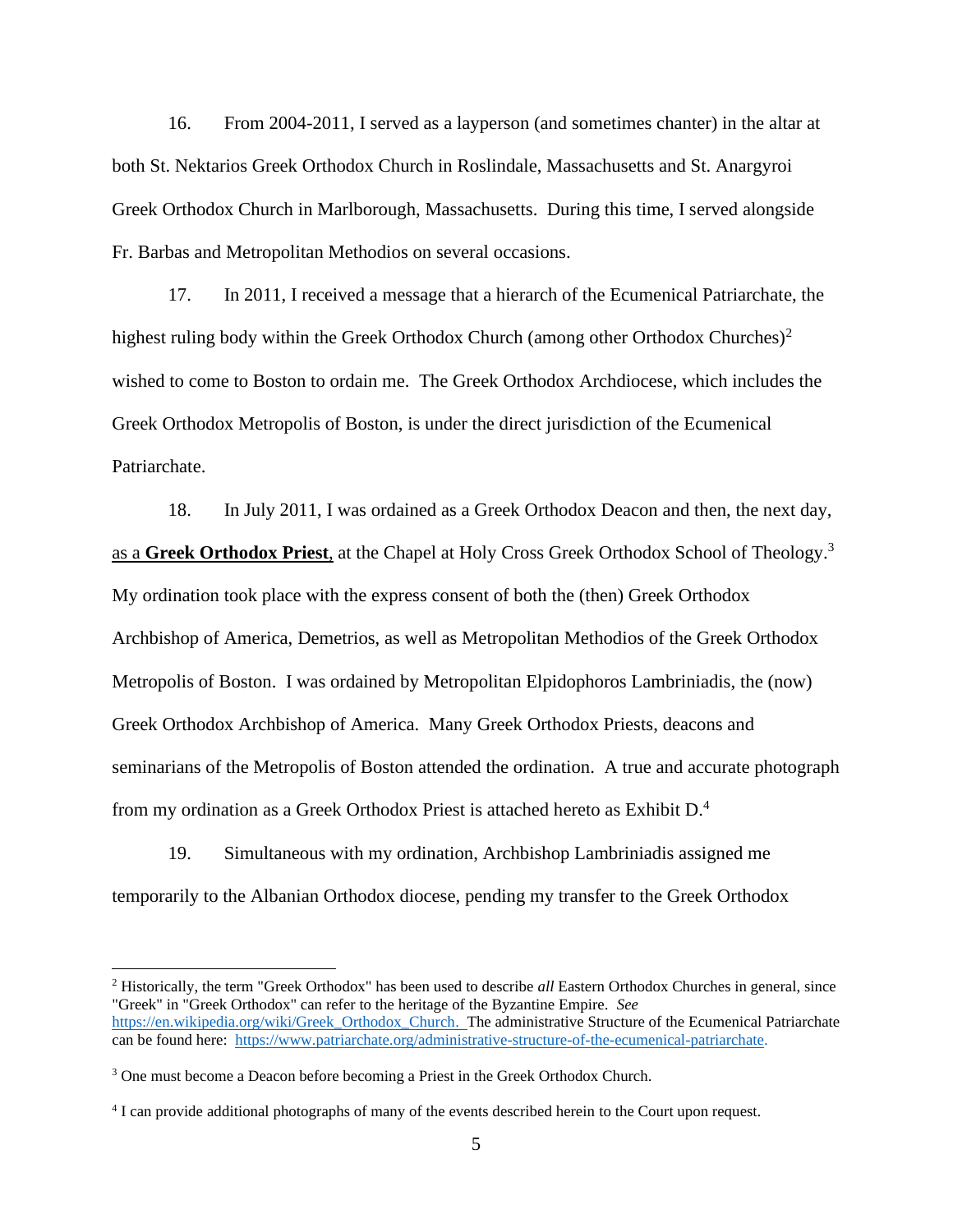Archdiocese of Switzerland, plans for which were already underway. Like the Greek Orthodox Church in America, the Albanian Orthodox diocese is under the direct jurisdiction of the Ecumenical Patriarchate.<sup>5</sup> See n.1, above. Accordingly, my letter of ordination appears on the letterhead of Albanian Orthodox Archdiocese of America. Nonetheless, it is signed by the Greek Orthodox Archbishop of America, who, as set forth above, ordained me. A true and accurate copy of my letter of ordination is attached hereto as Exhibit E. 6

20. The letter of "witness" to my ordination, a critical document required for ordination of a Greek Orthodox Priest by the Greek Orthodox Church, is signed by Fr. Vassilios Bebis, a Greek Orthodox Priest of the Greek Orthodox Metropolis of Boston.<sup>7</sup>

21. Following my ordinations as a Greek Orthodox Deacon and Priest, I initially spent time continuing to train as a Greek Orthodox Priest at St. Nektarios Greek Orthodox Church in Roslindale, Massachusetts. I then spent approximately two months as the temporary priest at the Albanian Orthodox church in Boston. After serving there for two months, the Albanian Diocese obtained a visa for a full-time Albanian priest (which the Albanian Diocese had been working on for years), and I returned to serving at St. Nektarios Greek Orthodox Church, a parish of the Greek Orthodox Metropolis of Boston, where I served for nearly two years, including concelebrating alongside Metropolitan Methodios. Prior to my arrival at the Albanian church, the prior two priests who served there were Greek Orthodox Priests of the Metropolis of Boston. Fr. Barbas was and is the point of contact to locate Greek Orthodox

<sup>&</sup>lt;sup>5</sup> I had asked that Bishop Ilia Katre, the primate of the Albanian diocese, perform at least one of my ordinations, this request was refused by the current Greek Orthodox Archbishop of America.

<sup>6</sup> At the time of my ordination as a Greek Orthodox Priest, I had never set foot in an Albanian Orthodox church.

 $7$ I have a video recording of Fr. Bebis reading the letter at my ordination, which I can provide to the Court should it wish to view it.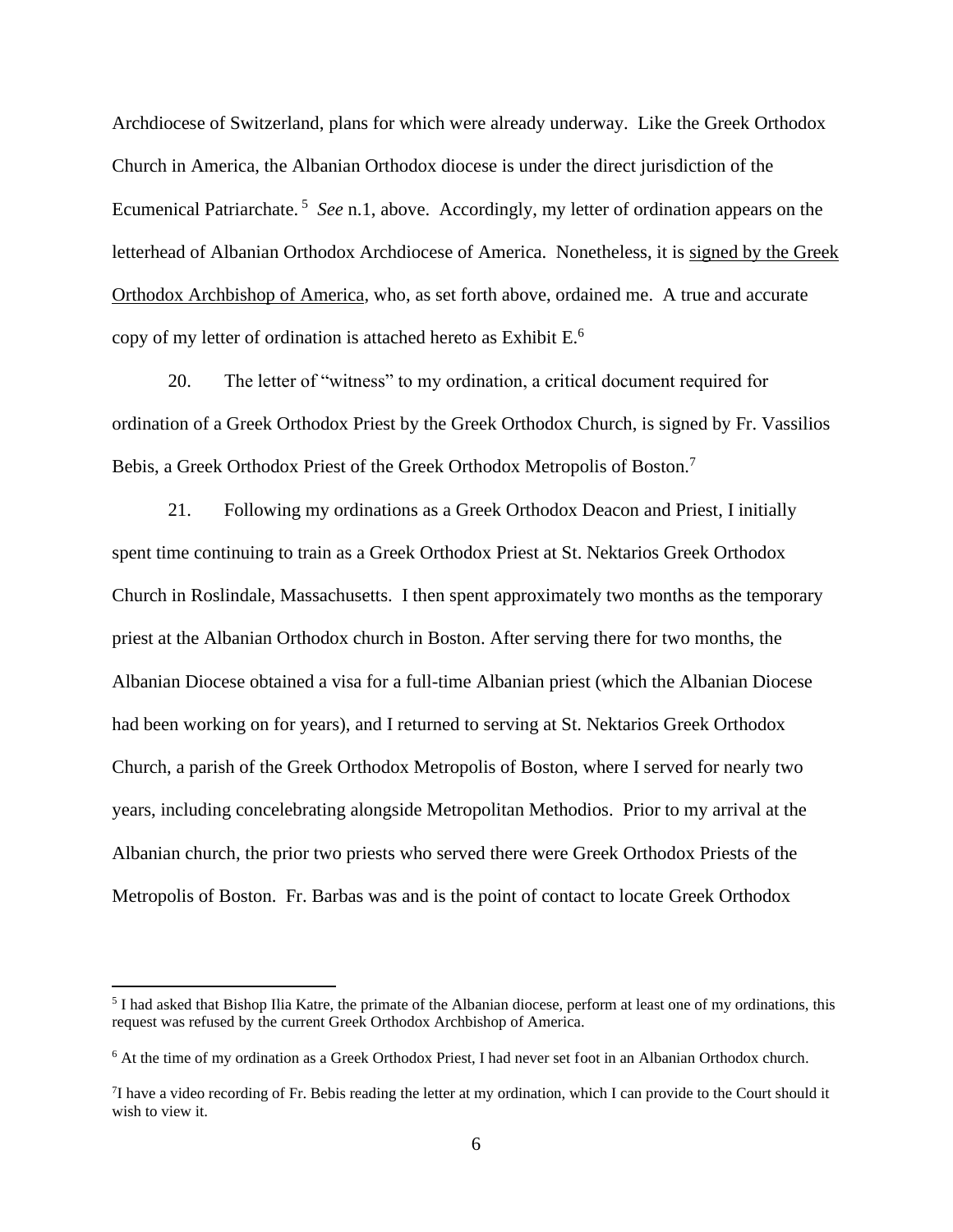Priests to fill in at the Albanian church (the Albanian priest mentioned above lasted there only for a short time).

22. In April 2013, at the request of the Greek Orthodox Metropolitan of Hong Kong, I served as a Greek Orthodox Priest at the Greek Orthodox Church in Hong Kong for a brief period, including during Holy Week and Easter.

23. In November 2013, I received from the Greek Orthodox Metropolitan of Switzerland a letter of assignment to the Greek Orthodox Parish of the Epiphany in Lugano, Switzerland. A true and accurate copy of the letter of assignment is attached hereto as Exhibit F. The Greek Orthodox Archbishop of Switzerland signed the letter of assignment. While in Switzerland, I served as the presiding priest at the Greek Orthodox Parish in Lugano.

24. In April 2014, after I located a full-time priest for the Greek Orthodox Church in Lugano, I returned to the United States to continue my service as a priest to the Greek Orthodox Church in this country. As set forth in detail below, immediately upon my return, Fr. Barbas began requesting that I serve as a Greek Orthodox Priest in various churches of the Greek Orthodox Metropolis of Boston.<sup>8</sup>

25. In June 2015, Metropolitan Methodios asked the Greek Orthodox Archbishop of America if I would accept a position as a *full-time priest* at a parish of the Greek Orthodox Metropolis of Boston.<sup>9</sup> A true and accurate copy of my communication with the Archbishop regarding this request is attached hereto as Exhibit G. I immediately, but respectfully, declined. *See* Exhibit G.

<sup>8</sup> Contrary to statements Fr. Barbas has made, I have never asked to serve the Metropolis of Boston.

<sup>9</sup> As Metropolitan Methodios' Chancellor, I am confident Fr. Barbas knew of this request and my corresponding declination.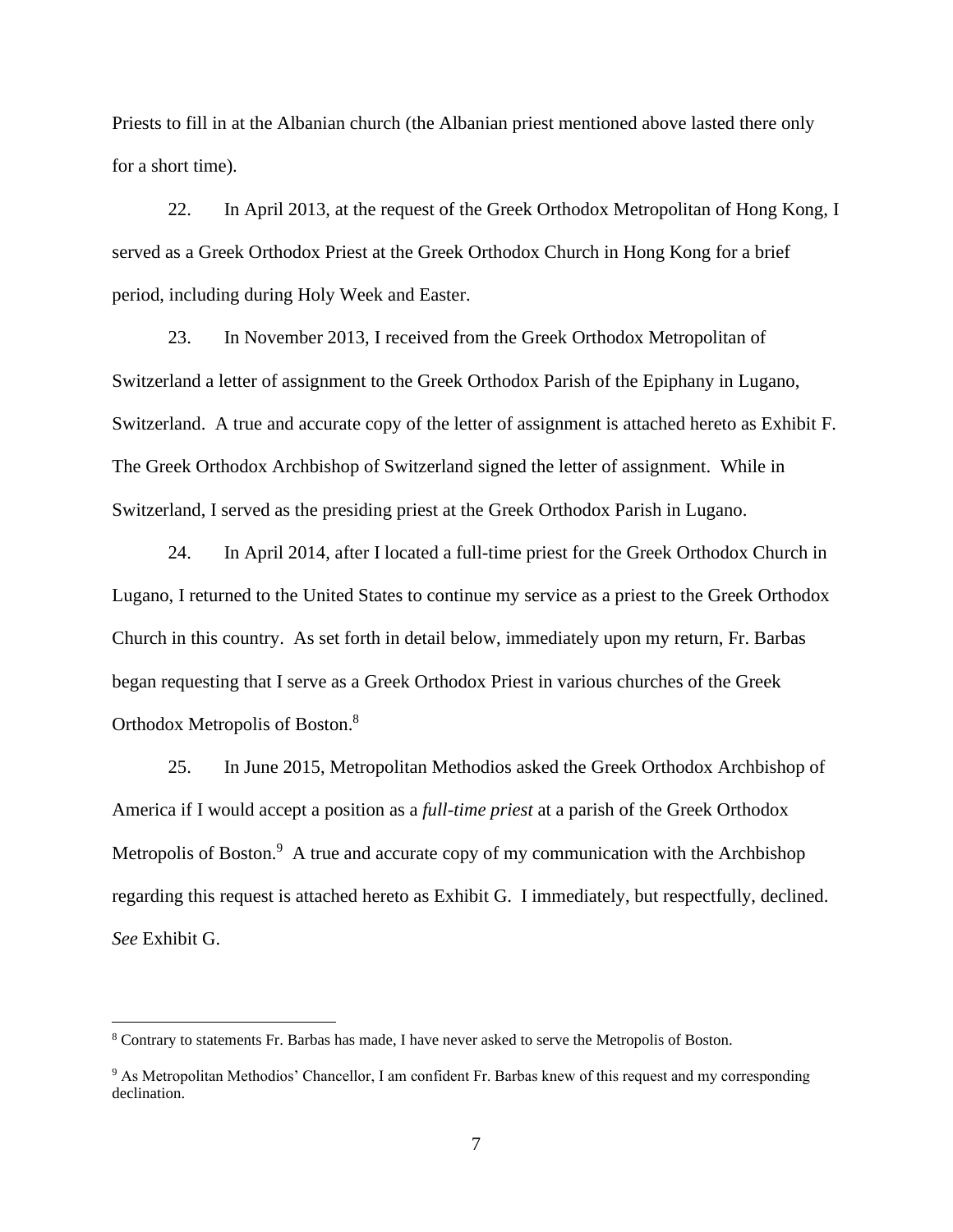# **C. Fr. Barbas' Knowingly False and Defamatory Statements About My Religious Affiliation.**

## **a. Fr. Barbas Made Knowingly False and Defamatory Statements About Me to the SEC.**

26. During my deposition, the SEC attorney asked me a number of (seemingly irrelevant) questions about my religious affiliation. I later learned this was due, at least in large part, to false and defamatory statements Fr. Barbas had made to the SEC about me. Based on documentation the SEC provided to my counsel in this case, Fr. Barbas initially told the SEC (1) that I was not, and never had been, affiliated with the Greek Orthodox Metropolis of Boston and that the Metropolis had no records relating or referring to me; and (2) I had applied to the Greek Orthodox Metropolis of Boston to be ordained but that application was declined. A true and accurate copy the email communication between Fr. Barbas and the SEC demonstrating the above is attached hereto as Exhibit H.

27. When the SEC later pressed Fr. Barbas for confirmation in writing as to the above two points, Fr. Barbas claimed he never said the first to the SEC (and went so far as to claim the SEC's attorney's statement to the contrary was "misleading"). *See* Exhibit H.

28. Fr. Barbas did, however, continue to falsely maintain that I had applied for ordination by the Metropolis of Boston and been denied, notwithstanding that, as he knew, the exact opposite was true. *See id.*

29. Contrary to the statements the SEC claims Fr. Barbas made to it (that I have never had any "affiliation" with the Greek Orthodox Metropolis of Boston and that the Metropolis has no records relating to me) during the period of April 2014 to October 2015 alone, Fr. Barbas repeatedly requested—and I faithfully complied whenever possible—that I serve (as a Greek Orthodox Priest) at various parishes of the Greek Orthodox Metropolis of Boston. While not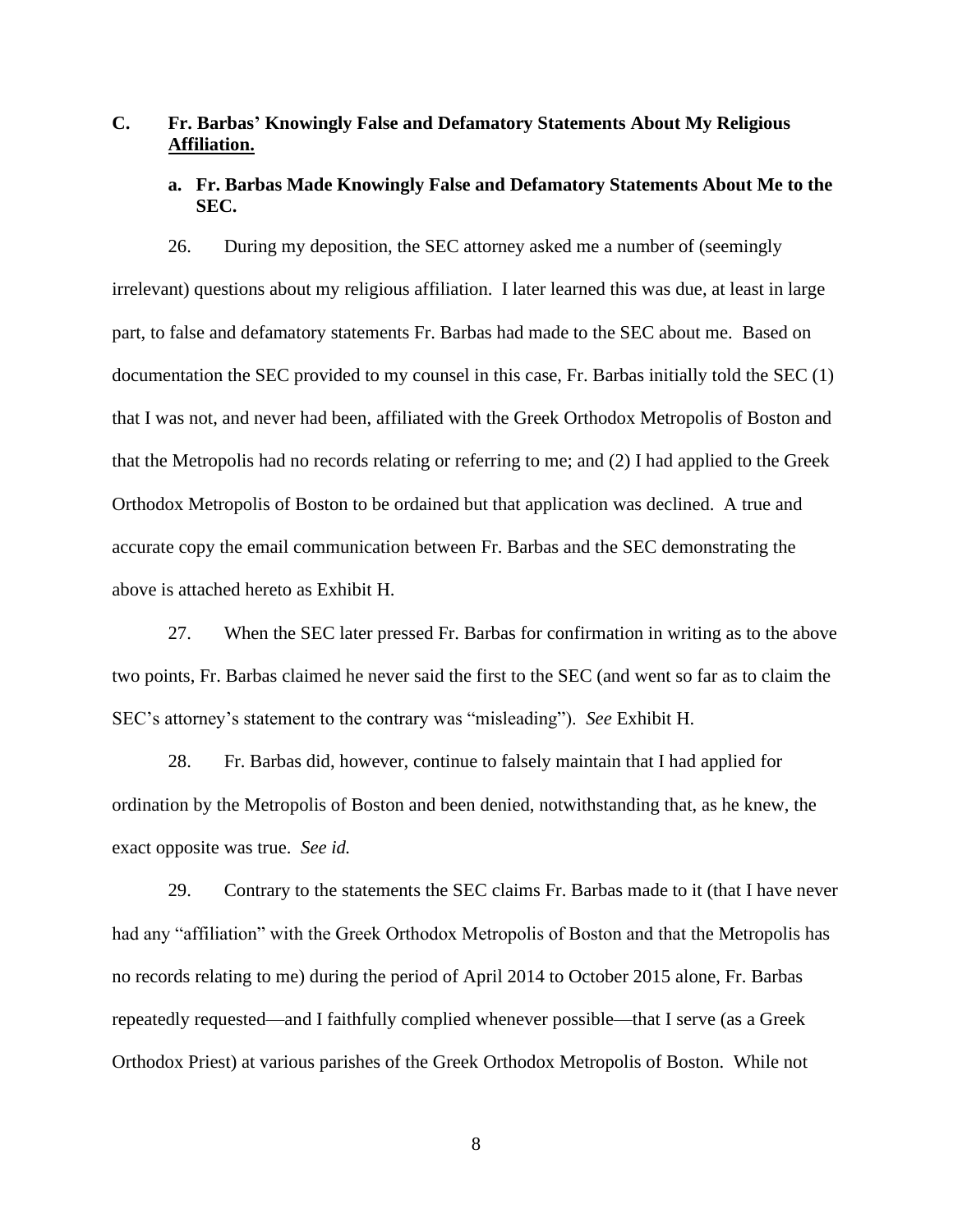exhaustive, a sample of my email and text messages from Fr. Barbas during this time

demonstrates the following: $10$ 

- a. On April 9, 2014, Fr. Barbas requested that I serve both the Greek Orthodox Church in New London, Connecticut and the Greek Orthodox Church in Springfield, Massachusetts.
- b. On April 19, 2014, Fr. Barbas requested that I serve the Greek Orthodox Church in Roslindale, Massachusetts.
- c. On April 26, 2014, Fr. Barbas requested that I serve the Greek Orthodox Church in Andover, Massachusetts.
- d. On May 30, 2014, Fr. Barbas requested that I serve the Greek Orthodox Church in Lowell, Massachusetts.
- e. Later on May 30, 2014, Fr. Barbas requested that I instead serve the Greek Orthodox Church in Webster, Massachusetts.
- f. On July 4, 2014, Fr. Barbas requested that I serve the Greek Orthodox Church in Chicopee, Massachusetts.
- g. On July 9, 2014, Fr. Barbas requested that I serve the Greek Orthodox Church in Lexington, Massachusetts.
- h. On July 14, 2014, Fr. Barbas requested that I serve the Greek Orthodox Church in Keene, New Hampshire.
- i. On July 15, 2014, Fr. Barbas requested that I serve the Greek Orthodox Church in Newburyport, Massachusetts.
- j. On July 24, 2014, Fr. Barbas requested that I serve the Greek Orthodox Church in Newburyport, Massachusetts.
- k. On August 22, 2014, Fr. Barbas requested that I serve the Greek Orthodox Church in Norwich, Connecticut.
- l. On September 5, 2014, Fr. Barbas requested that I serve the Greek Orthodox Church in Holyoke, Massachusetts.
- m. On September 19, 2014, Fr. Barbas requested that I serve the Greek Orthodox Church in Portsmouth, New Hampshire.

<sup>&</sup>lt;sup>10</sup> True and accurate copies of the emails and text messages are attached hereto as Exhibit I.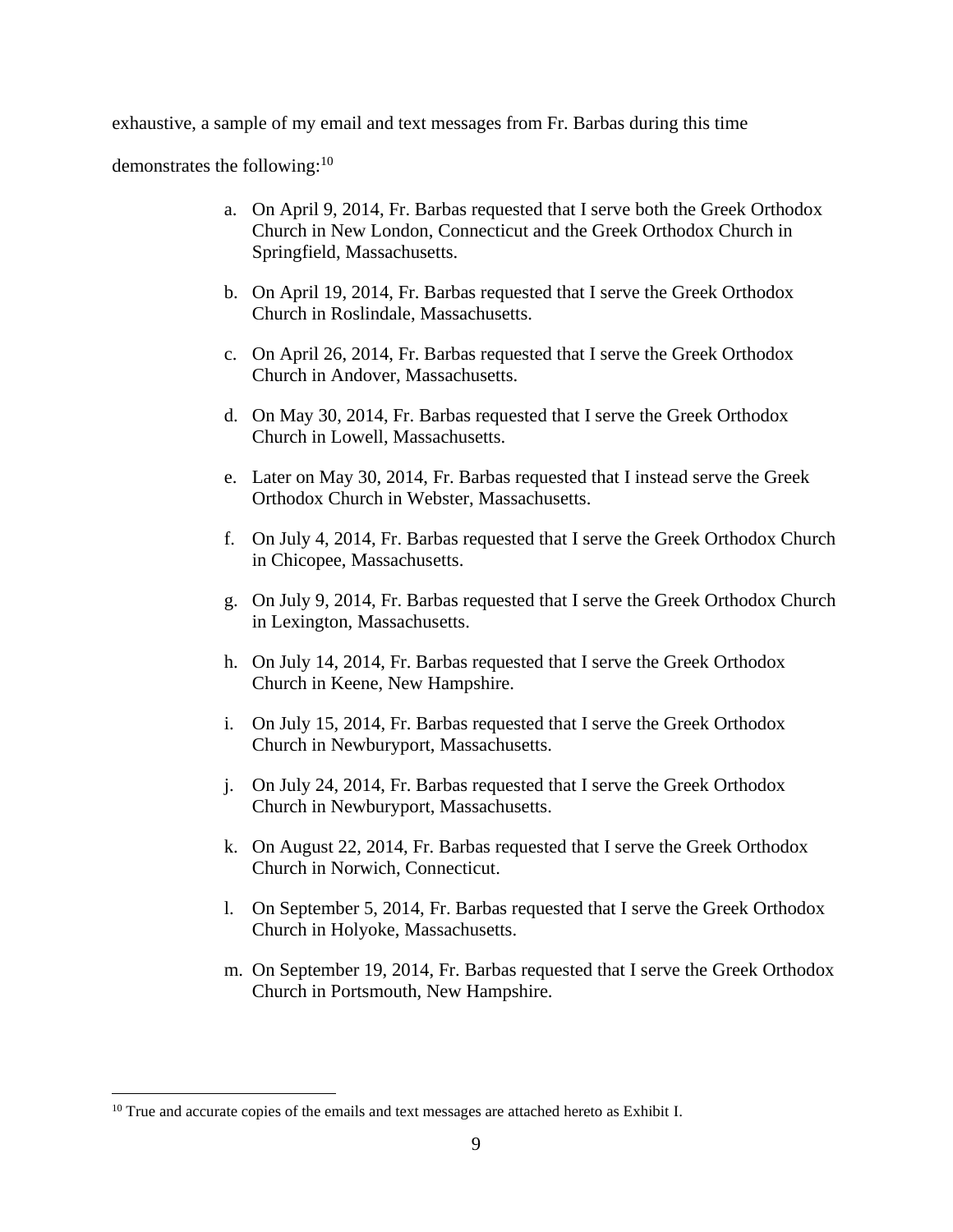- n. On September 20, 2014, Fr. Barbas requested that I serve the Greek Orthodox Church in Weston, Massachusetts.
- o. On October 3, 2014, Fr. Barbas requested that I serve the Greek Orthodox Church in Newport, New Hampshire.
- p. On October 3, 2014, Fr. Barbas requested that I serve the Greek Orthodox Church in Clinton, Massachusetts.
- q. On January 3, 2015, Fr. Barbas requested that I serve the Greek Orthodox Church in Lexington, Massachusetts.
- r. On January 16, 2015, Fr. Barbas requested that I serve the Greek Orthodox Church in Manchester, New Hampshire.
- s. On January 17, 2015, Fr. Barbas requested that I serve the Greek Orthodox Church in Newport, Rhode Island.
- t. On January 19, 2015, Fr. Barbas requested that I serve the Greek Orthodox Church in Danielson, Connecticut for the following four Sundays.
- u. On February 26, 2015, Fr. Barbas requested that I serve the Greek Orthodox Church in Southbridge, Massachusetts.
- v. On February 27, 2015, Fr. Barbas requested that I serve the Greek Orthodox Church in Manchester, New Hampshire.
- w. On March 5, 2015, Fr. Barbas requested that I serve the Greek Orthodox Church in Southbridge, Massachusetts.
- x. On March 12, 2015, Fr. Barbas requested that I serve the Greek Orthodox Church in Manchester, New Hampshire.
- y. On March 15, 2015, Fr. Barbas requested that I serve the Greek Orthodox Church in Manchester, New Hampshire.
- z. On April 3, 2015, Fr. Barbas requested that I serve the Greek Orthodox Church in Somersworth, New Hampshire.
- aa. On April 16, 2015, Fr. Barbas requested that I serve the Greek Orthodox Church in Concord, New Hampshire.
- bb. On April 23, 2015, Fr. Barbas requested that I serve at either the Greek Orthodox Church in Somersworth, New Hampshire or the Greek Orthodox Church in Concord, New Hampshire.
- cc. On May 1, 2015, Fr. Barbas requested that I serve the Greek Orthodox Church in Ipswich, Massachusetts.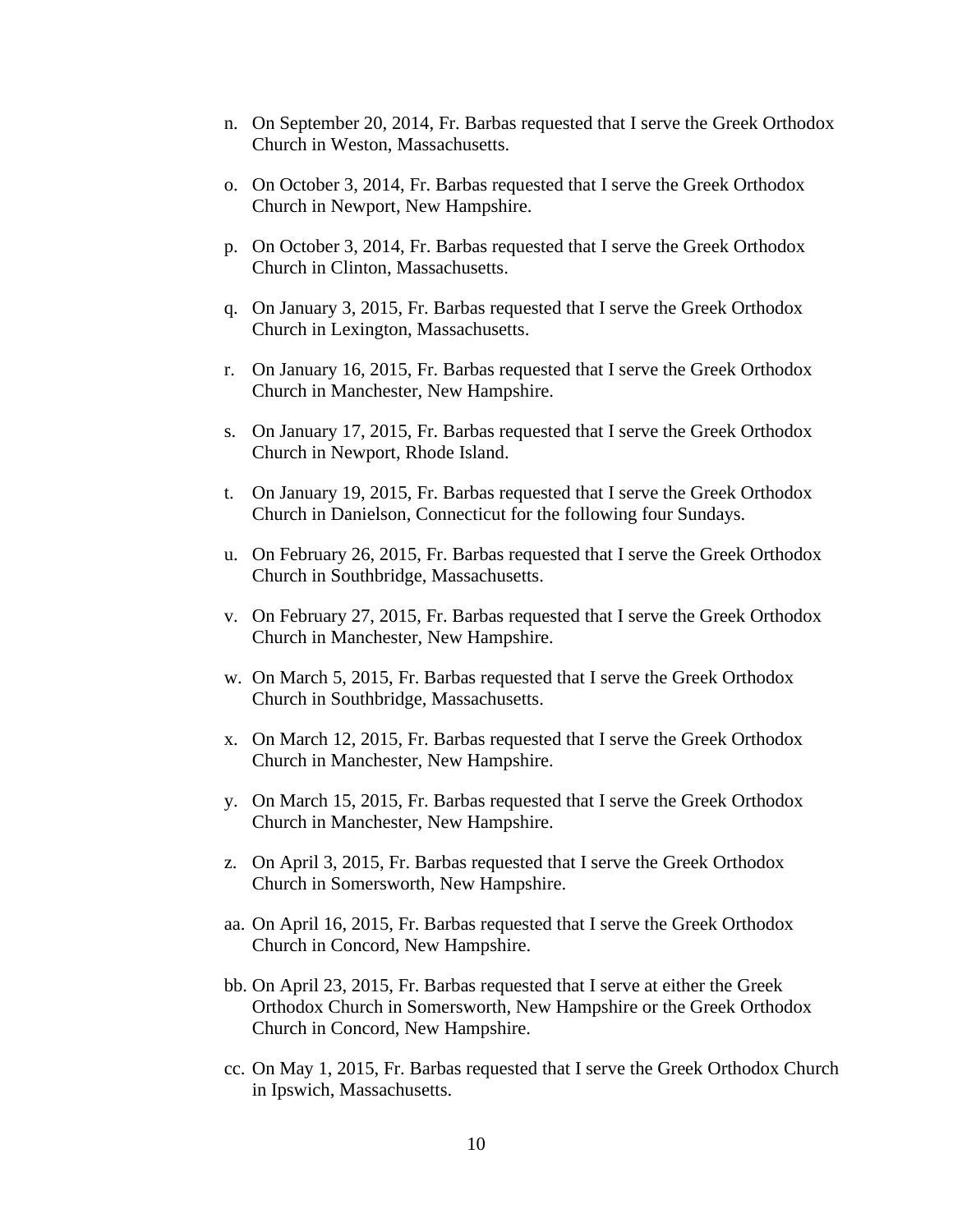- dd. On May 2, 2015, Fr. Barbas requested that I serve the Greek Orthodox Church in Keene, New Hampshire.
- ee. On May 16, 2015, Fr. Barbas requested that I serve the Greek Orthodox Church in Keene, New Hampshire.
- ff. On May 27, 2015, Fr. Barbas requested that I serve the Greek Orthodox Church in Keene, New Hampshire.
- gg. On June 6, 2015, Fr. Barbas requested that I serve the Greek Orthodox Church in Keene, New Hampshire.
- hh. On June 13, 2015, Fr. Barbas requested that I serve the Greek Orthodox Church in Keene, New Hampshire.
- ii. On June 20, 2015, Fr. Barbas requested that I serve the Greek Orthodox Church in Keene, New Hampshire.
- jj. On July 3, 2015, Fr. Barbas requested that I serve the Greek Orthodox Church in Keene, New Hampshire, for the following four Sundays.
- kk. On July 14, 2015, Fr. Barbas requested that I serve the Greek Orthodox Church in Keene, New Hampshire.
- ll. On July 17, 2015, Fr. Barbas requested that I serve the Greek Orthodox Church in Newport, Rhode Island.
- mm. On July 23, 2015, Fr. Barbas requested that I serve the Greek Orthodox Church in Keene, New Hampshire.
- nn. On July 24, 2015, Fr. Barbas requested that I serve the Greek Orthodox Church in Newburyport, Massachusetts.
- oo. On July 30, 2015, Fr. Barbas requested that I serve the Greek Orthodox Church in Laconia, New Hampshire. I was unable to do so as I was already scheduled to serve the Greek Orthodox Church in Keene, New Hampshire on the date requested.
- pp. On August 9, 2015, Fr. Barbas requested that I serve the Greek Orthodox Church in Keene, New Hampshire.
- qq. On August 14, 2015, Fr. Barbas requested that I serve the Greek Orthodox Church in Keene, New Hampshire.
- rr. On August 21, 2015, Fr. Barbas requested that I serve the Greek Orthodox Church in Keene, New Hampshire.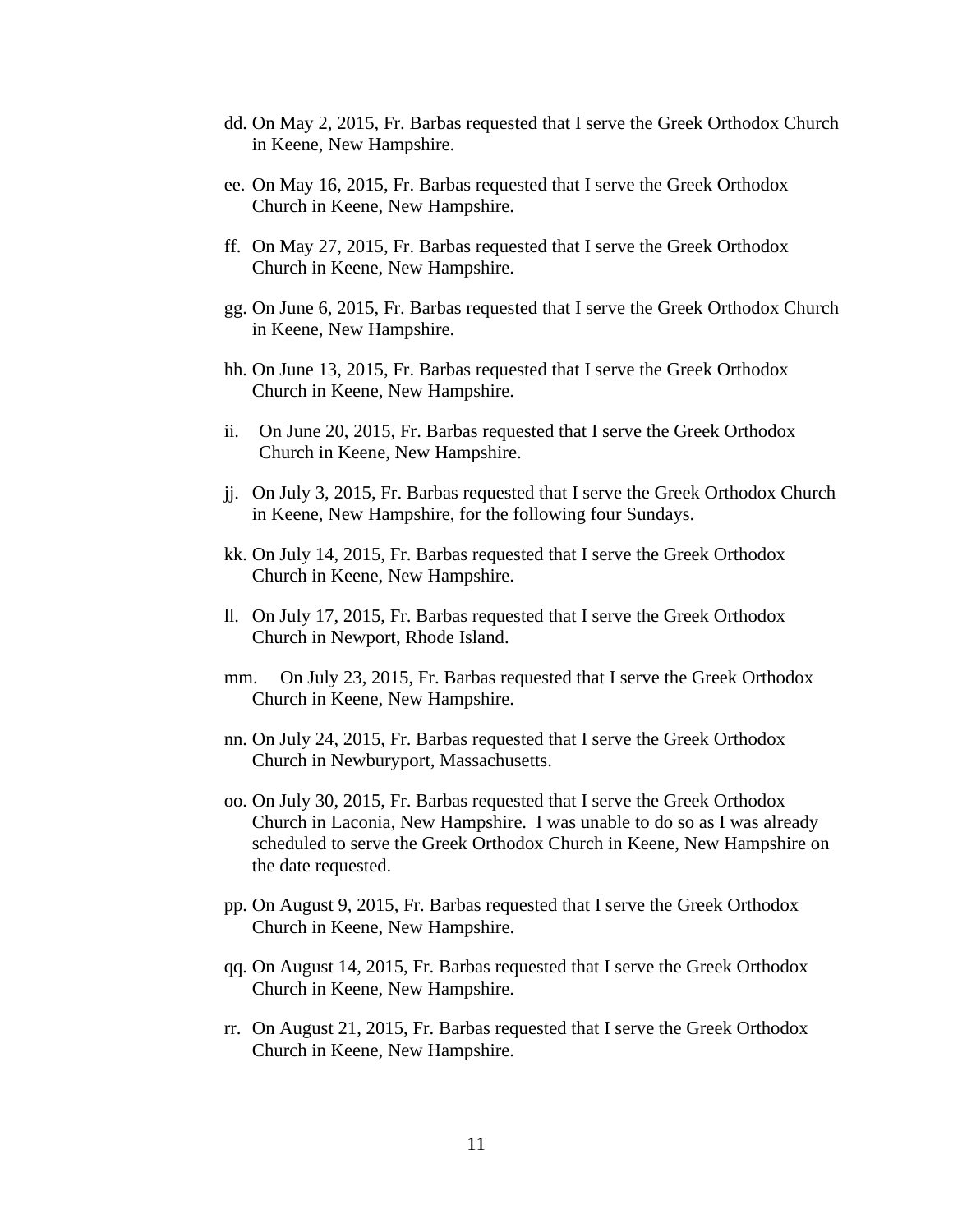- ss. On August 28, 2015, Fr. Barbas requested that I serve the Greek Orthodox Church in Keene, New Hampshire.
- tt. On September 3, 2015, Fr. Barbas requested that I serve the Greek Orthodox Church in Keene, New Hampshire.
- uu. On September 19, 2015, Fr. Barbas requested that I serve the Greek Orthodox Church in Keene, New Hampshire.
- vv. On September 26, 2015, Fr. Barbas requested that I serve the Greek Orthodox Church in Keene, New Hampshire.
- ww. On October 3, 2015, Fr. Barbas requested that I serve the Greek Orthodox Church in Keene, New Hampshire.
- 30. In addition to the above, I have numerous voicemail messages from Fr. Barbas during this time frame asking me to serve at various Greek Orthodox Churches belonging to the Greek Orthodox Metropolis of Boston. I would be happy to provide these to the Court upon request.
- 31. Also during this time frame, on behalf of the Greek Orthodox Metropolis of Boston, Fr. Barbas invited me to multiple events for *Greek Orthodox clergy*. For example, on February 27, 2015, he invited me to the Clergy Lenten Retreat, and on April 15, 2015, he invited me to a Clergy Easter Luncheon. True and accurate copies of these written invitations are attached hereto as Exhibit J. I respectfully declined both requests. Fr. Barbas also invited my family and me to stay at the Greek Orthodox camp in New Hampshire, an invitation I also respectfully declined.

32. Moreover, in but one such example, and in direct contradiction to Fr. Barbas' statements to the SEC, on April 9, 2015, I received from Fr. Barbas a copy of Metropolitan Methodios' Paschal Reflection *as part of a listserv going to all clergy of the Greek Orthodox Metropolis of Boston* and expressly addressed "To the Reverend Clergy of the Metropolis of Boston." A true and accurate copy of this email is attached hereto as Exhibit K.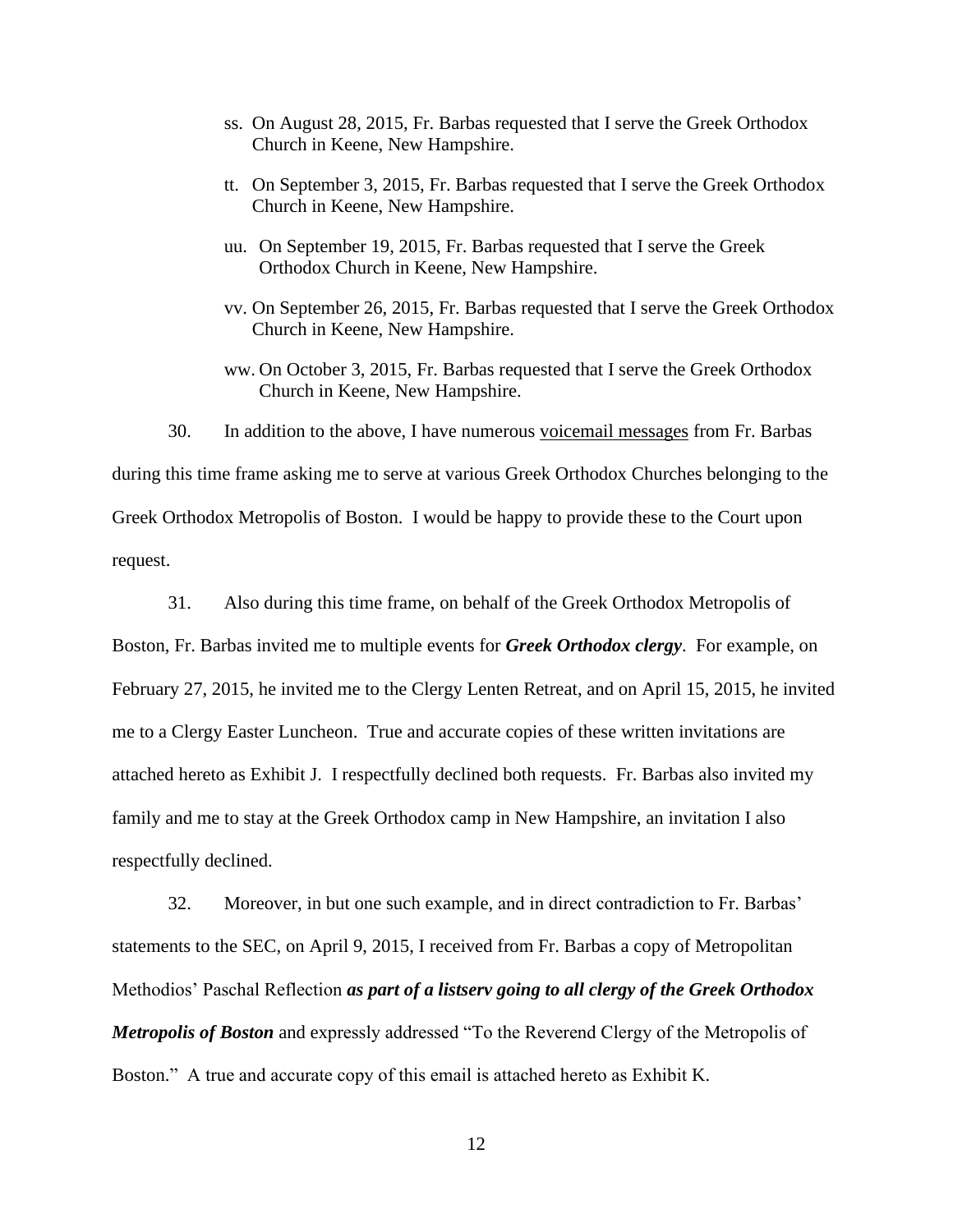#### **b. Fr. Barbas Made False Statements to the Wall Street Journal About Me.**

33. Fr. Barbas' false and defamatory statements about my religious affiliation to the SEC in 2019 were strikingly similar to previous false and defamatory statements he made about me beginning in 2015.

34. In approximately June 2015, a reporter from the Wall Street Journal contacted me and asked if he could conduct research for an article that he planned to write about me.

35. From June 2015 until October 21, 2015, my communications with the Wall Street Journal reporter were all positive.

36. On October 21, 2015, the reporter called me, and his tone was entirely different than it ever had been. He accused me of lying about the reasons why the (now) Archbishop of the Greek Orthodox Archdiocese of America, rather than Metropolitan Methodios, had ordained me. At the time, I had no idea why the reporter suddenly and erroneously believed my ordination as a Greek Orthodox Priest had not transpired as I had truthfully explained. As set forth below, it later became clear to me that the reporter's source for this false information was Fr. Barbas.

37. On October 28, 2015, the Wall Street Journal ran a negative article about me, entitled "Hedge-Fund Priest: Thou Shalt Make Money." A true and accurate copy of this article is attached hereto as Exhibit L. The article contained many factual misrepresentations and distortions. I believe Fr. Barbas' false statements to the Wall Street Journal were the cause of the negative and defamatory tenor of the article.<sup>11</sup> Specifically, Fr. Barbas was quoted in the article as follows: "'He doesn't belong to us,' said Chancellor Theodore Barbas of the Boston Metropolis, which oversees the faith in New England. Mr. Barbas said he has at times allowed

<sup>&</sup>lt;sup>11</sup>This article had a severe impact on my vocation both as a priest and as a professional in the finance industry.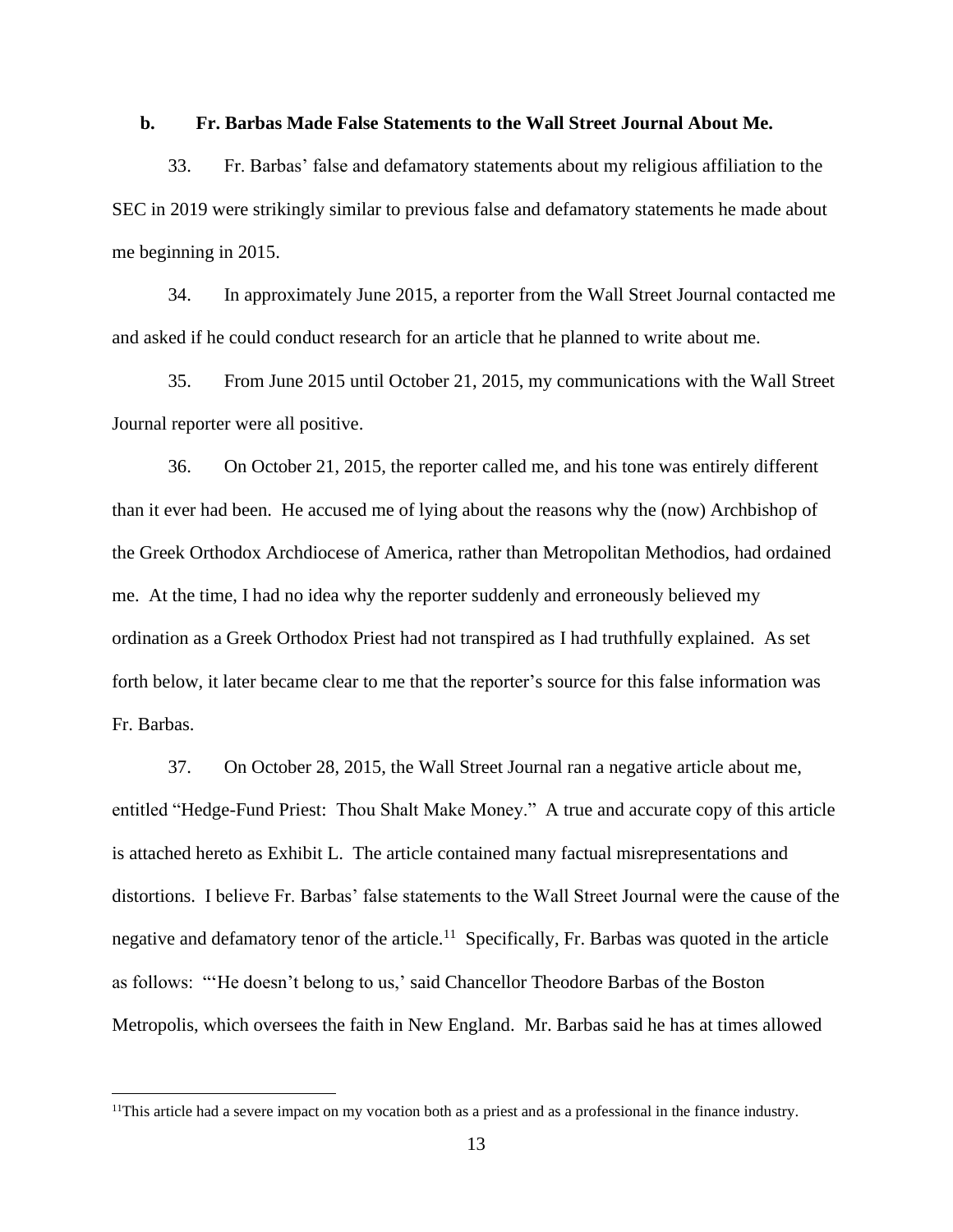Mr. Lemelson to fill in temporarily at New England churches that don't have a full-time priest." *See* Exhibit L. As set forth in Exhibit G, however, *I* turned down the invitation to become a fulltime priest for the Metropolis of Boston, explaining to the Greek Orthodox Archbishop of America, "Love and care for the communities and individuals that have had the privilege of serving—but have come to accept that this is how it is going to be, and how it was meant to be (not a parish priest, not belonging in any one place)."

38. Fr. Barbas' false and misleading statements to the Wall Street Journal were made notwithstanding the multitude of requests he made, set forth above, that I serve various parishes on behalf of the Metropolis of Boston, as well as the explicit request by his superior that I take a full-time position in the Metropolis. *See* Exhibits G & I.

### **c. Fr. Barbas Made False and Defamatory Statements About Me Within the Church.**

39. In addition, on November 7, 2015, after the publication of the Wall Street Journal article, Fr. Barbas sent an email to Joseph Truman, Parish Council President of the St. George Greek Orthodox Church in Keene, New Hampshire, where I had regularly been serving over the previous months. A true and accurate copy of the email is attached hereto as Exhibit M. That email included the following in which Fr. Barbas falsely told Mr. Truman that:

- a. "Fr. Lemelson is NOT a priest of the Greek Orthodox Archdiocese of America nor of the Metropolis of Boston. He belongs to the Metropolis of Switzerland and therefore was never a candidate for assignment to any parish here in America. The Metropolitan allowed him to fill in at parishes where there was a need, but only on a temporary basis." (Emphasis in original).
- b. "On behalf of the Metropolitan I ask that you immediately remove all links, videos, and references to Fr. Lemelson and to the media attention is has sought (sic)."
- c. "We request that this information and all references to Fr. Lemelson be immediately removed from both the parish website and the parish publications."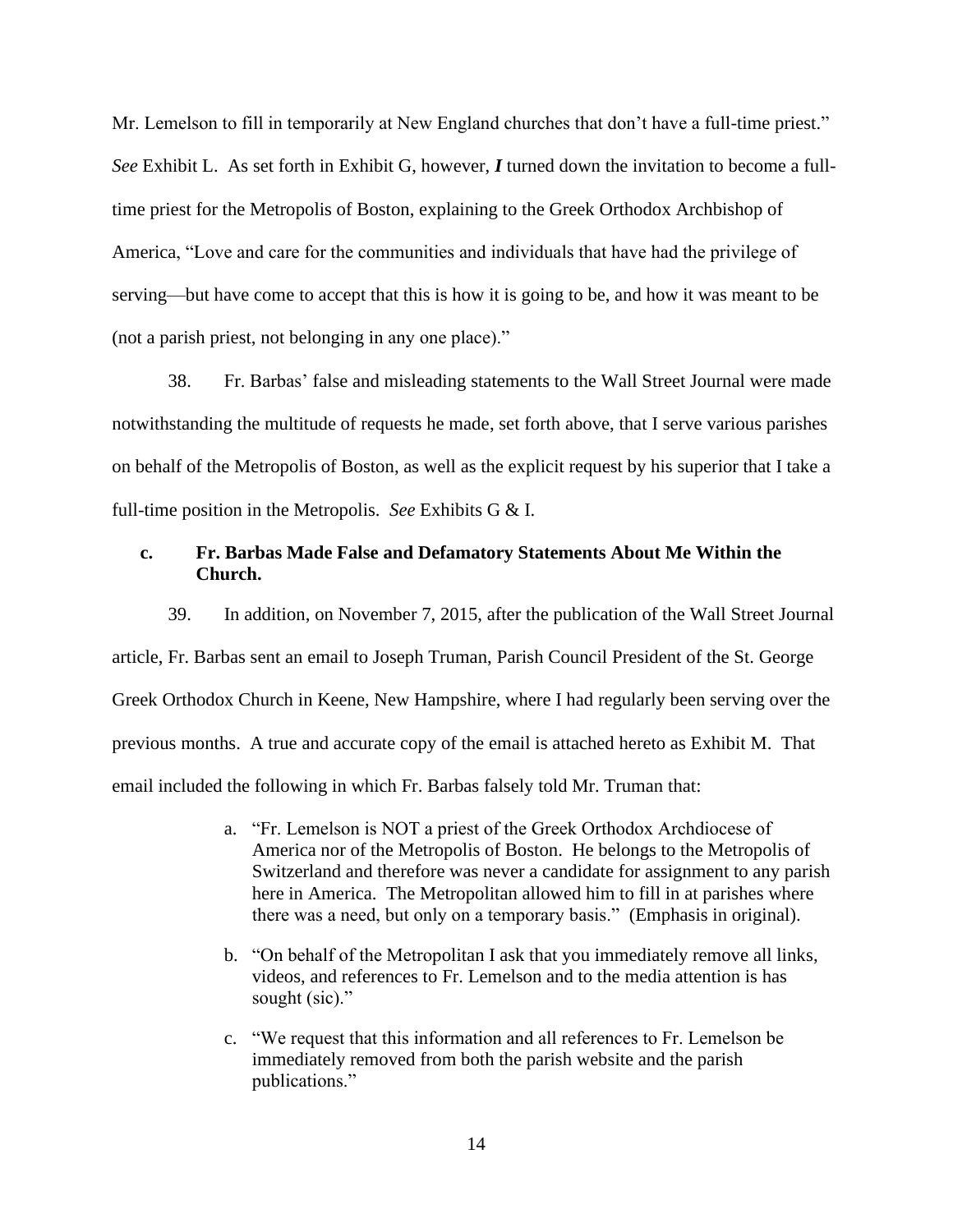40. I understand that at Fr. Barbas' instruction, Mr. Truman read Fr. Barbas' false and defamatory letter to St. George's parish council – which the Court can see was slanderous.

41. That is, Fr. Barbas made these false statements despite knowing that, as set forth above, (i) I had been ordained by the (now) Greek Orthodox Archbishop of America, and (ii) in June 2015, Metropolitan Methodios of the Greek Orthodox Metropolis of Boston requested that I accept a full-time position serving the Metropolis of Boston, which I respectfully declined. *See* Exhibit G.

### **D. The Demand Letter Contained Nine Factually Accurate Statements and Was Appropriate Under the Circumstances.**

## **a. I Called for Fr. Barbas' Removal Based on his Complicity in a Church Sexual Abuse Scandal.**

42. I understand from the hearing on March 18, 2020, that the Court was troubled by my counsel's "hardball" demand letter to a member of the clergy. As a member of the clergy myself, I respectfully submit that someone who repeatedly makes false and defamatory statements against another individual over a four-and-a-half-year period, as Fr. Barbas has done, should not be able to hide behind the cloth as a defense.

43. Moreover, Fr. Barbas is no stranger to being sued—both by those within and those outside the church. I believe one such suit has a direct bearing (*i.e.*, retaliation) on why, in 2019—years after Fr. Barbas began making defamatory statements about me—Fr. Barbas made material misrepresentations to the SEC about my religious affiliation, despite his having no legitimate involvement in this proceeding whatsoever.

44. In March 2015, Fr. Adam Metropoulos, a Greek Orthodox Priest in Bangor, Maine within the Greek Orthodox Metropolis of Boston, was sentenced to 12 years in prison for sexually abusing an altar boy.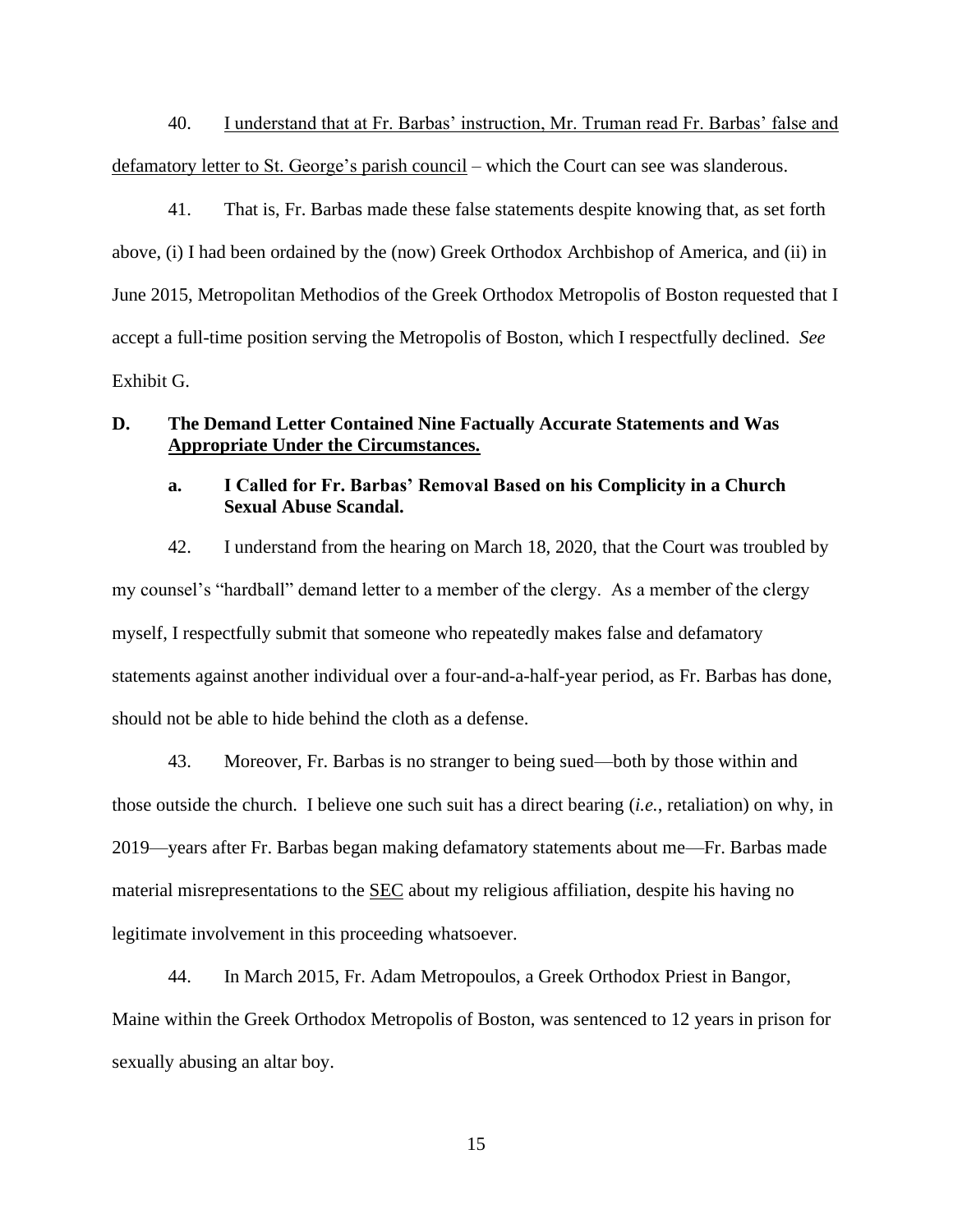45. In 2016, the victim of the sexual abuse sued Fr. Barbas personally for his alleged complicity.

46. In October 2016, the Survivors Network of those Abused by Priests ("SNAP") publicly called for the removal of Fr. Barbas who, according to SNAP, was responsible for the oversight of Metropoulos. In that press release, the director of SNAP wrote, "Barbas was almost certainly complicit or at least grossly negligent in this and potentially other sexual abuse cases." True and accurate copies of newspaper articles from The Boston Globe and The Bangor Daily News discussing the press release, dated October 12, 2016 and October 14, 2016, respectively, are attached hereto as Exhibit N.

47. SNAP also quoted the victim's attorney who singled-out Fr. Barbas for his alleged complicity in the tragic incident: "As we've investigated this case, we've encountered repeated and disturbing evidence that the public record of credible allegations of sexual misconduct with children, including a 1983 pedophilia charge, against Metropoulos almost certainly was available to the chancellor [Barbas]." Further, "[a]s the chancellor directly responsible for Metropoulos, Barbas had the ethical duty to ensure that this priest, who also was appointed to the Boston Diocese Camp, where he was granted unmitigated and unsupervised access to children, was not a predator. Barbas failed categorically in this capacity, resulting in lifelong physical, psychological and spiritual damage to this child victim." *See* Exhibit N.

48. Given what I knew about the tragic and heart-wrenching situation, I felt ethically compelled to contribute to SNAP's press release calling for Fr. Barbas' removal based on his role in the sexual abuse scandal. The Boston Globe article referenced above and attached as Exhibit N, included the following: "'Chancellor [Barbas] must be promptly removed to maintain the integrity of the church,' said Rev. Father Emmanuel Lemelson, a Greek Orthodox priest and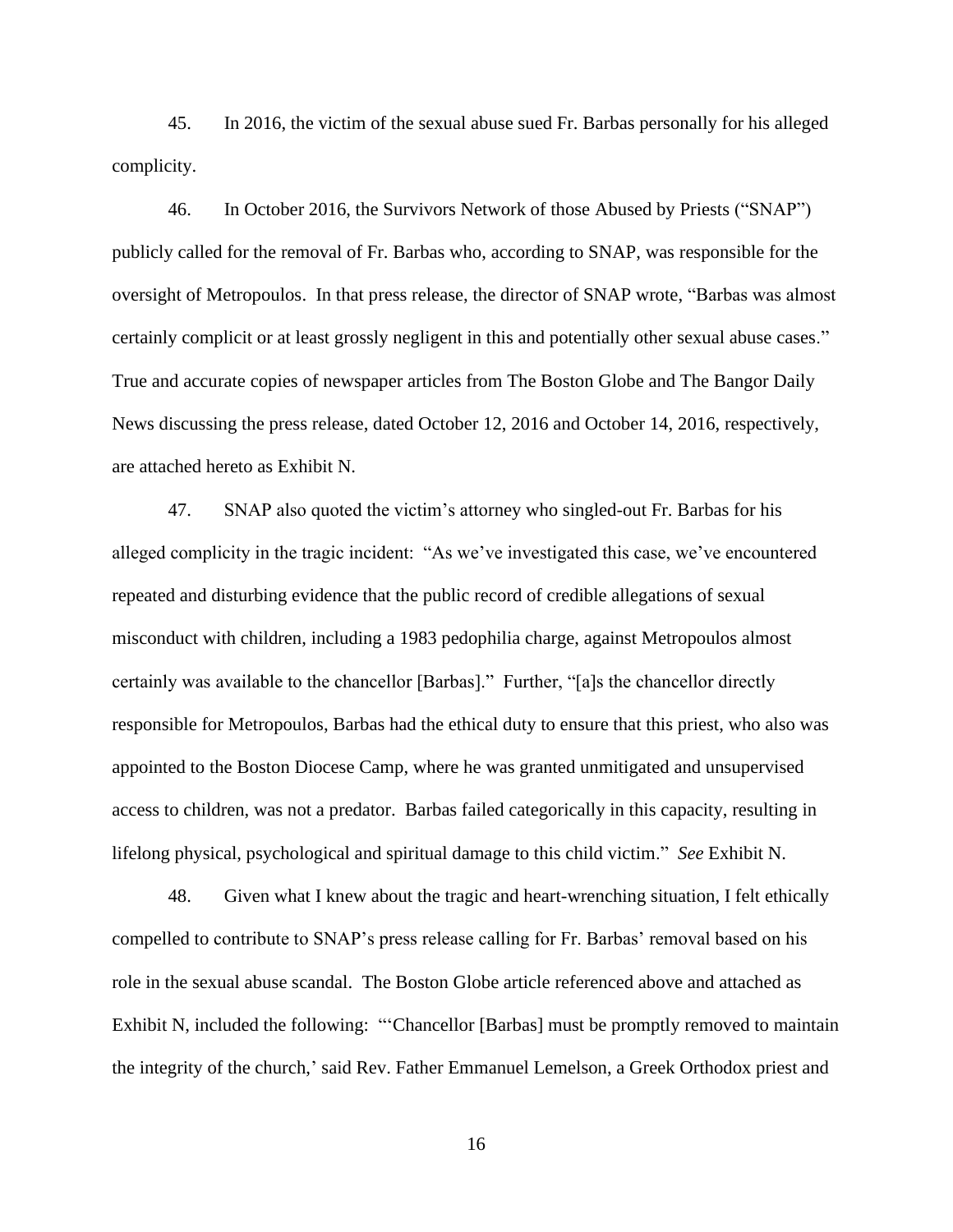president of the Lantern Foundation<sup>12</sup> in the statement. Lemelson said that 'this horrific incident points to some serious deficiencies in the procedures and protocols used for the oversight of clergy, and those deficiencies require our urgent attention.'"

49. In addition, the Metropolis of Boston, of which Fr. Barbas is the Chancellor, is currently embroiled in litigation brought by another of its priests stemming from that priest's removal from his parish. *See Rev. Fr. Nicholas Kastanas v. Greek Orthodox Metropolis of Boston, Inc.*, No. 17-2312-L2 (Middlesex Superior Court). After his removal, Fr. Kastanas sued the Metropolis of Boston for wrongfully retaining his personal belongings. On December 16, 2019, the Middlesex Superior Court (Krupp, J.) dismissed the Metropolis of Boston's First Amended Counterclaim against Fr. Kastanas. As far as I am aware, Fr. Kastanas' lawsuit against the Metropolis remains ongoing. $13$ 

### **b. Fr. Barbas Ignored My Previous Attempts to Address His False and Defamatory Statements About Me.**

50. On December 7, 2015, I wrote and emailed a letter to Fr. Barbas about his false and defamatory statements to the Wall Street Journal and Mr. Truman, discussed above. A true and accurate copy of this letter is attached hereto as Exhibit O. Among other things, I wrote, in part:

> a. "I was surprised and disappointed to read your quote in the Wall Street Journal that has caused controversy and significant harm. I am also writing to you to have you explain what exactly your full quote was to the reporter."

<sup>&</sup>lt;sup>12</sup> Archbishop Lambriniadis sits on the Board of Advisors of The Lantern Foundation. I formed The Lantern Foundation in 2012, the first of its kind charitable foundation established in the United States to assist the Ecumenical Patriarchate, at the request of Archbishop Lambriniadis. *See* [http://phanarion.org/.](http://phanarion.org/)

<sup>&</sup>lt;sup>13</sup> Moreover, the Metropolis of Boston and Fr. Barbas have been involved in a string of high-profile controversies and scandals involving parishes and priests. *See, e.g.,* [https://www.thenationalherald.com/5864/methodios-bars](https://www.thenationalherald.com/5864/methodios-bars-sacraments-at-st-georges/)[sacraments-at-st-georges/;](https://www.thenationalherald.com/5864/methodios-bars-sacraments-at-st-georges/) [https://www.thenationalherald.com/170688/arlington-ma-parish-devastated-over-priests](https://www.thenationalherald.com/170688/arlington-ma-parish-devastated-over-priests-removal-boos-methodios/)[removal-boos-methodios/;](https://www.thenationalherald.com/170688/arlington-ma-parish-devastated-over-priests-removal-boos-methodios/) and [https://www.ipetitions.com/petition/methodios-barbas-dictatorial-regime-needs-to](https://www.ipetitions.com/petition/methodios-barbas-dictatorial-regime-needs-to-end)[end.](https://www.ipetitions.com/petition/methodios-barbas-dictatorial-regime-needs-to-end)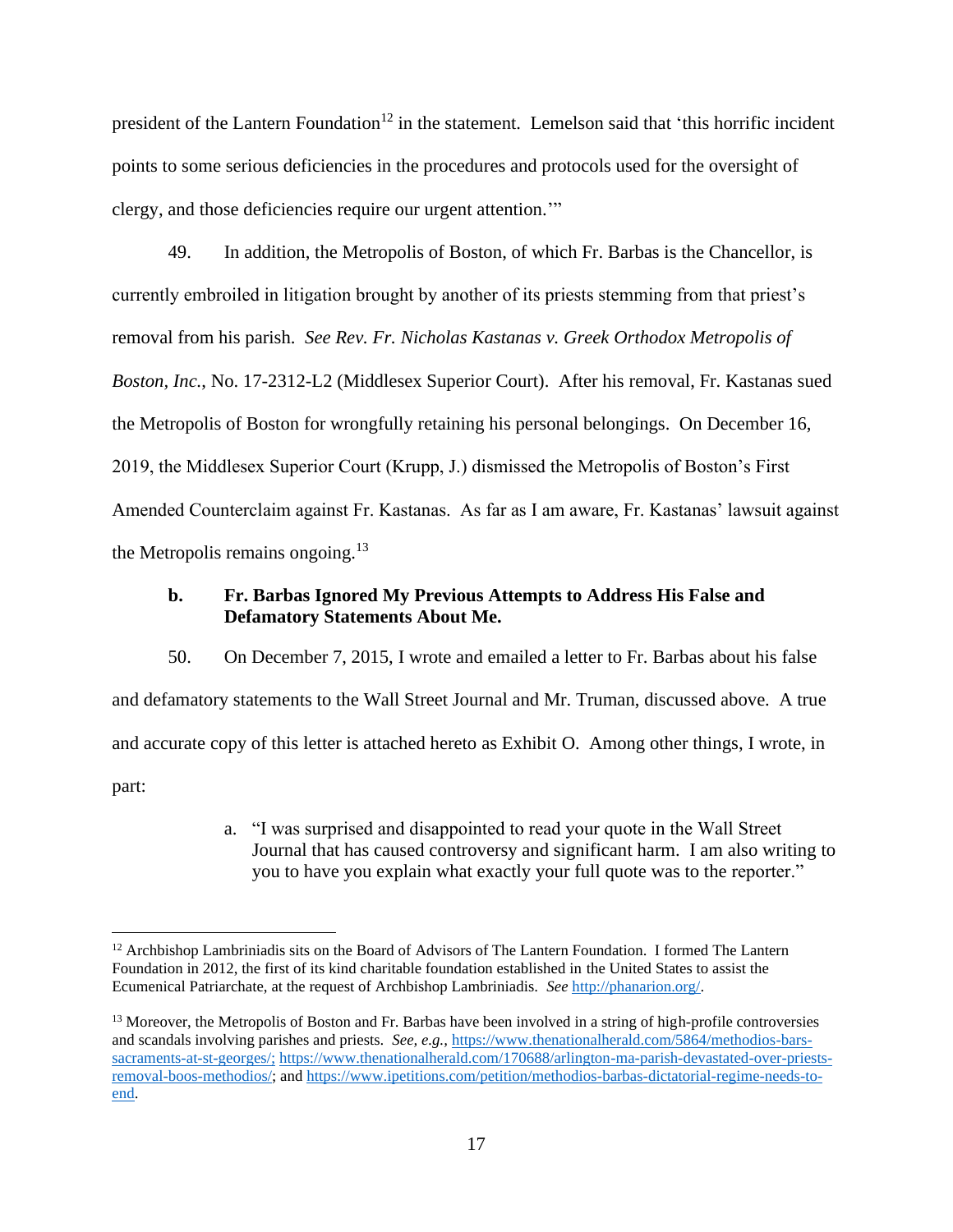- b. "I would like to discuss your retraction and clarification of a number of misstatements made by you."
- c. "In your role as Chancellor of Greek Orthodox Metropolis of Boston you are in the unique position to influence the reputation of priests. Unfortunately, your apparent misstatements noted above have done so in a significantly negative and harmful manner. I would like you to immediately cure and clarify your statements regarding my service to the metropolis."

51. Fr. Barbas did not respond to my December 7, 2015 letter.<sup>14</sup> Accordingly, I wrote to him again on December 12, 2015, stating: "Fr. Ted, It is important that you respond to the attached letter per the email below sent to you on December 7, 2015." A true and accurate copy of this email is attached hereto as Exhibit P. Fr. Barbas never responded to either of these communications or otherwise tried to explain why he made repeated false and defamatory statements about me.

## **c. The SEC Made Clear that Fr. Barbas Was Not a Potential Witness in This Matter.**

52. In its Opposition to Defendants' motion to compel documents from the Greek Orthodox Metropolis of Boston (ECF No. 64), the SEC took the position that the information Fr. Barbas provided to it was irrelevant to the case, and any dispute between Fr. Barbas and me concerning my religious affiliation should be sorted out in a different forum. *See id.* In addition, Fr. Barbas specifically denied making certain of the statements the SEC attributed to him, and outright accused the SEC of being "*misleading*" in doing so. *See* Exhibit H (emphasis added). Given the SEC's stated, written position, it became clear that Fr. Barbas was not—and could never be—a potential witness in this matter. Accordingly, with my authorization, my counsel sent the demand letter to Fr. Barbas' counsel. Notably, I understand that my counsel did so in direct response to *Fr. Barbas' counsel's* express request for a written demand after a telephone

<sup>&</sup>lt;sup>14</sup> I copied several other members of the Greek Orthodox Clergy of the Metropolis of Boston, as well as Bishop Ilia, on my letter to Fr. Barbas.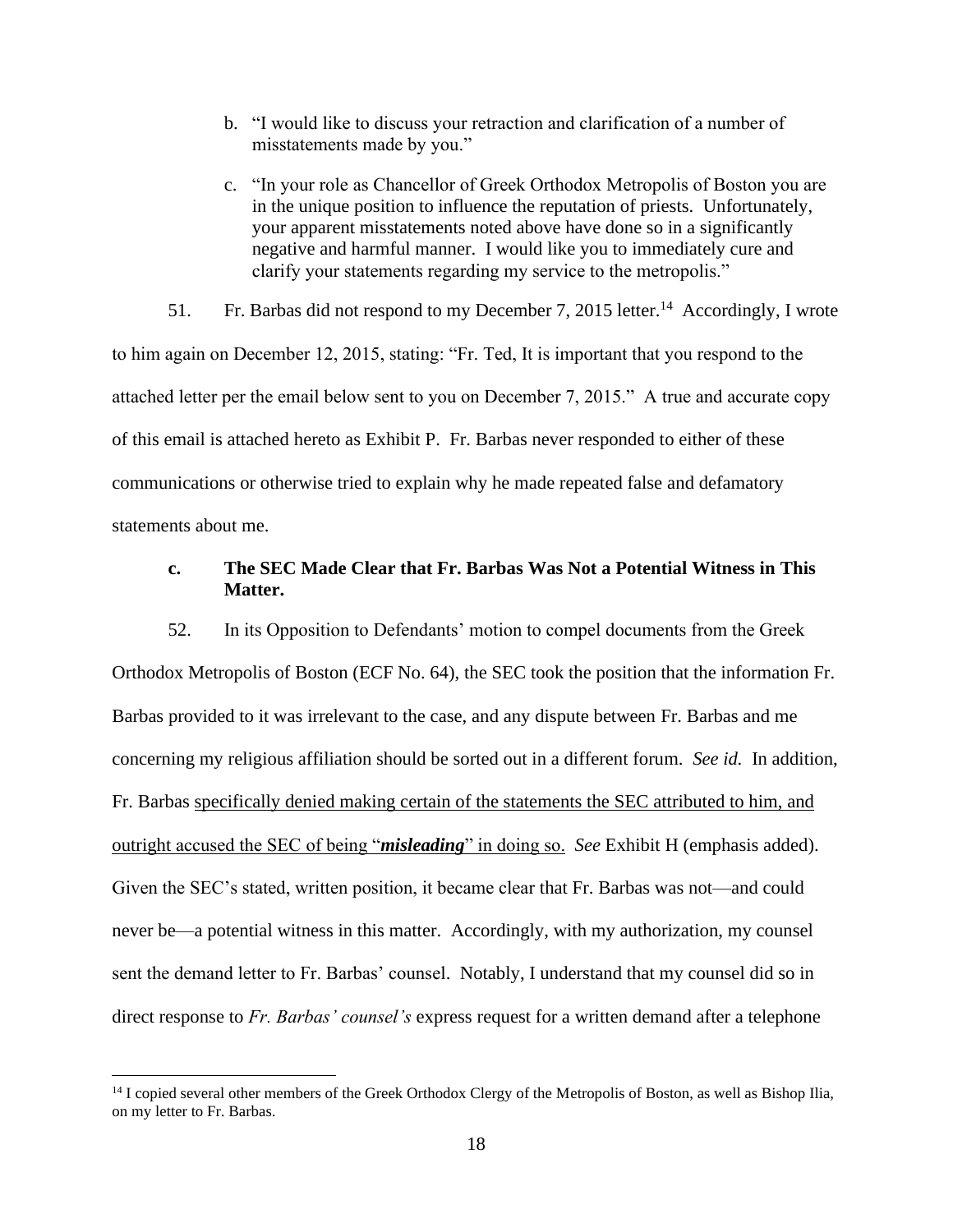conversation concerning potential resolution of the dispute. A copy of my counsel's demand letter sent to Fr. Barbas' counsel is attached hereto as Exhibit Q.

53. As set forth above and in the accompanying exhibits, every one of the nine assertions in my counsel's demand letter was true and, I am confident, known to Fr. Barbas. Because this was not the first (or even second) time Fr. Barbas lied about my religious affiliation and related matters, and because after four and one-half years, I have every reason to believe it will not be the last, as well as the fact that Fr. Barbas was unresponsive to my previous, more gentle, efforts, I decided that I would either (i) get Fr. Barbas to commit in writing to the truth so as to prevent further defamation; or (ii) sue him for defamation for the significant harm he has caused me both within and outside the Greek Orthodox Church. The purpose of my counsel's letter was to attempt to stop the continued, recalcitrant defamation and secure the truth without the need to bring litigation against Fr. Barbas. It appears that attempt failed, and I have no choice but to sue Fr. Barbas in separate litigation to protect my reputation and to recover the senseless costs I incurred associated with compelling him to comply with a lawful subpoena. While the motivations for Fr. Barbas' four- and one-half-year defamatory campaign are unclear, what is certain is that he will not stop unless forced to do so through litigation—where he can explain to a court why he believes he is above the law.